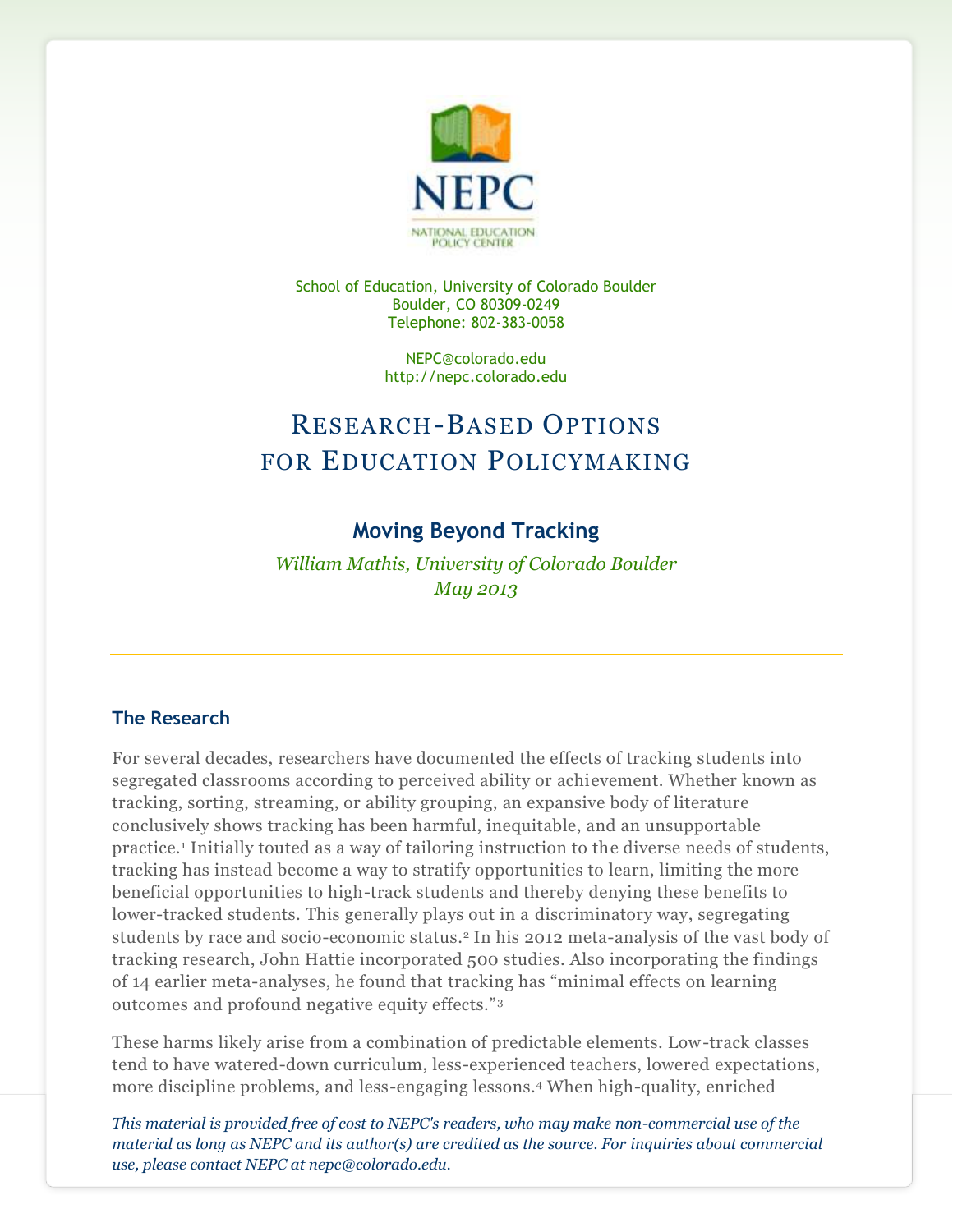curriculum is provided to all students, the effect is to benefit both high-achieving and lowachieving students.<sup>5</sup>

Successful heterogeneous ("untracked" or "detracked") grouping is found in US schools and abroad. Most notably, top-scoring Finland has long used heterogeneous grouping as a way to promote high achievement among all its students. The Program for International Student Assessment (PISA) report explained, "In countries where 15-year-olds are divided into more tracks based on their abilities, overall performance is not enhanced, and the younger the age at which selection for such tracks first occurs, the greater the differences in student performance, by socio-economic background, by age 15, without improved overall performance."<sup>6</sup> Finland, in addition to having overall high scores, had the smallest achievement gap of participating nations in 2003.<sup>7</sup>

#### **Tracking Remains Pervasive**

Despite incontrovertible evidence demonstrating the harms of tracking, the resistance to eliminating tracking is substantial. Rarely couched in the express language of race or class differences, arguments for tracking are generally made on the grounds that it assures hightrack courses will not have a diluted curriculum and that meritocracy will be preserved. Yet the preservation of privilege is almost always the subtext.

At the community level, the resistance is generally from "high-track" teachers and parents who believe that they have benefited from a tracked system. The teachers assigned to hightrack classes tend to be more experienced and therefore can exercise more power. The parents who are able to secure high-track placement for their children are disproportionately likely to be white, well-educated and politically vocal and therefore similarly able to pressure schools to keep higher-track classes for their children – apart from students of lower wealth, students of color, or both. Alliances between high-track teachers and parents are often formed to protect tracking or fend off de-tracking.<sup>8</sup>

At the policy level, some policy advocates campaign to rehabilitate the idea that tracking can be beneficial. These efforts have not gone unchallenged by researchers. <sup>9</sup>

#### **Recommendations**

The following policy recommendations are drawn from Burris, Welner and Bezoza. <sup>10</sup> Greater elaboration on these recommendations, plus companion statutory, language can be found in that earlier brief [\(here\)](http://nepc.colorado.edu/files/Epic-Epru_LB-UnivAcc-FINAL.pdf).

Given the clearly documented negative effects of tracking, curricular tracks that separate students by race, socio-economic status or assumptions about their learning ability should be eliminated. In moving toward this goal, specific policy steps are recommended:

 State policies should require schools and districts to identify and describe tracks and to communicate placement policies to state departments of education and to the communities they serve.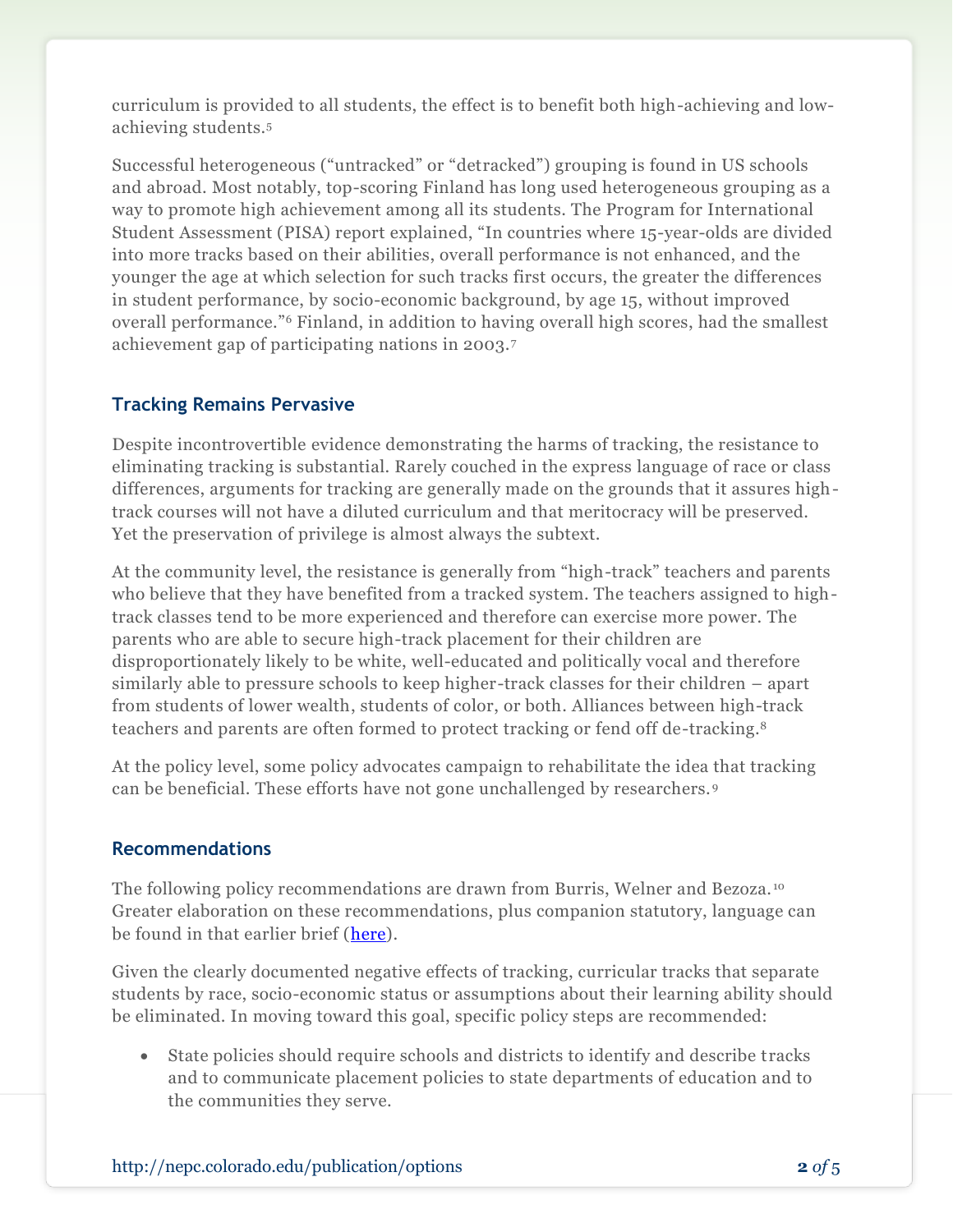- States and non-profit organizations should connect educators with researchers to advance best practices in serving heterogeneous populations.
- States, districts and schools should communicate to the public the rationale for eliminating curricular stratification.
- Districts and schools should phase out curricular stratification, starting with the lowest track.
- Districts and schools should allow open enrollment in advanced placement and international baccalaureate courses.
- Districts and schools should provide sustained professional development so teachers are prepared to successfully instruct all learners in heterogeneous classrooms.
- Districts and schools should listen to all parents, including those who don't readily speak out.

## **Notes and References**

1 The seminal research study, which also includes a discussion of other research, is *Keeping Track* by Jeannie Oakes:

Oakes, J. (2005). *Keeping Track: How Schools Structure Inequality* (2nd edition). New Haven, CT: Yale University Press.

See also:

Burris, C. C., Welner, K. G. & Bezoza, J. W. (2009). *Universal access to a quality education: Research and recommendations for the elimination of curricular stratification*. Boulder, CO: National Education Policy Center. Retrieved May 28, 2013, from [http://nepc.colorado.edu/files/Epic-Epru\\_LB-UnivAcc-FINAL.pdf/](http://nepc.colorado.edu/files/Epic-Epru_LB-UnivAcc-FINAL.pdf).

Welner, K. G. (2001). *Legal rights, local wrongs: When community control collides with educational equity*. Albany, New York: SUNY Press.

2 Burris, Welner, & Bezoza, 2009; Oakes, 2005 (see note 1).

3 Hattie, J. (2009). *Visible learning: A synthesis of over 800 meta-analyses relating to achievement.* New York, NY: Routledge, 90. See also:

Is Ability Grouping or Streaming Effective? (2012) *ASCD Edge*. Retrieved May 16, 2013 from http://edge.ascd.org/\_Is-Ability-Grouping-or-Streaming-Effective/blog/6394531/127586.html/;

Slavin, R. E. (1990). Achievement effects of ability grouping in secondary schools: A best-evidence synthesis. *Review of Educational Research, 60,* 471-499;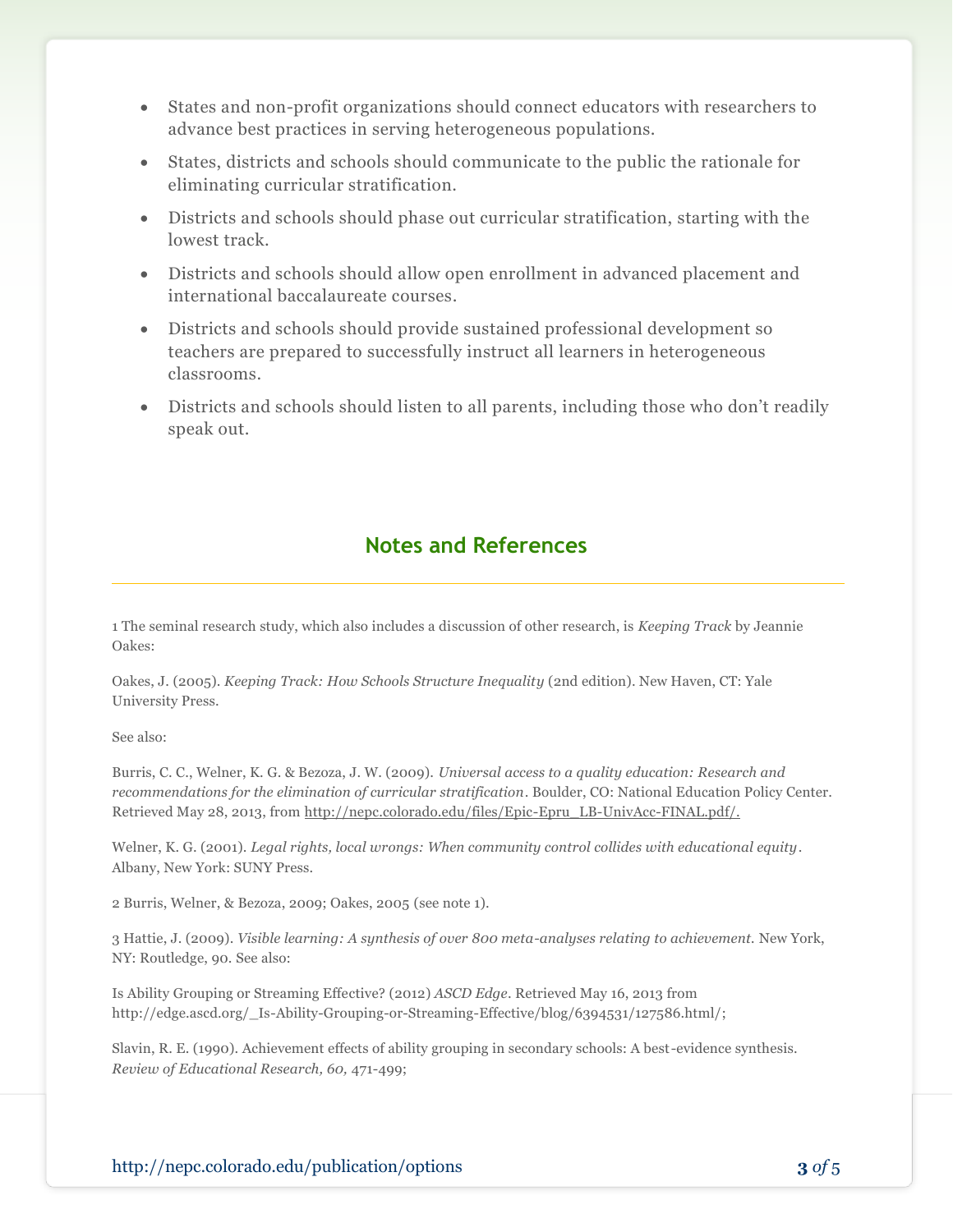Kulik, C. L., & Kulik, J. A. (1982). Effects of ability grouping on secondary school students: A meta-analysis of evaluation findings. *American Educational Research Journal, 19,* 415-448;

Kulik, J. A. (1992). *An analysis of the research on ability grouping: Historical and contemporary perspectives.*  Storrs, CT: National Center of the Gifted and Talented;

Slavin, R. E. (1990). Ability grouping in secondary schools: A response to Hallinan. *Review of Educational Research, 60,* 505-507;

Slavin, R. E. (1995). Detracking and its detractors: Flawed evidence, flawed values. *Phi Delta Kappan, 77,* 220-223.

4 Burris, Welner, & Bezoza, 2009 (see note 1).

Oakes, J. (1982). The reproduction of inequity: The content of secondary school tracking. *Urban Review, 14*(2), 107-120.

Oakes, J. (1986). Keeping track, Part 1: The policy and practice of curriculum inequality. *Phi Delta Kappan, 68,* 12- 18.

5 Burris, Welner, & Bezoza, 2009 (see note 1).

6 OECD (2010), *PISA 2009 Results: Executive Summary.* (p. 9). Retrieved May 17,2013 from [http://www.oecd.org/pisa/pisaproducts/46619703.pdf/](http://www.oecd.org/pisa/pisaproducts/46619703.pdf).

7 Burris, Welner, & Bezoza, 2009 (see note 1);

Aho, E., Pitkanen, K., & Sahlberg, P. (2006). *Policy development and reform principles of basic and secondary education in Finland since 1968*. Washington, DC: The World Bank;

Finnish National Board of Education. (2004). *Background for Finnish PISA success*. Retrieved July 9, 2007, from: http://www.edu.fi/english/page.asp?path=500,571,36263/.

8 Burris, Welner, & Bezoza, 2009 (see note 1);

Oakes, J. Wells, A. S., & associates (1996). *Beyond the technicalities of school reform: Policy lessons from detracking schools*. Los Angeles: UCLA Graduate School of Education & Information Studies, 40.

See also:

Welner, K. G. (2001). *Legal rights, local wrongs: When community control collides with educational equity*. Albany, New York: SUNY Press.

9 For the arguments set for by tracking proponents and the critiques of these works, see:

Loveless, T. (1999). *The tracking wars: State reform meets school policy*. Washington, DC: Brookings Institution Press.

Loveless, T. (2009). Tracking and Detracking: High achievers in Massachusetts middle schools. *Thomas B. Fordham Foundation*. Retrieved May 29, 2013, from http://www.sbsdk12.org/programs/gate/documents/200912\_Detracking.pdf/.

This work has been subject to critique, pointing out weaknesses in research methods and tenuous links between data, conclusions, and policy recommendations. See: